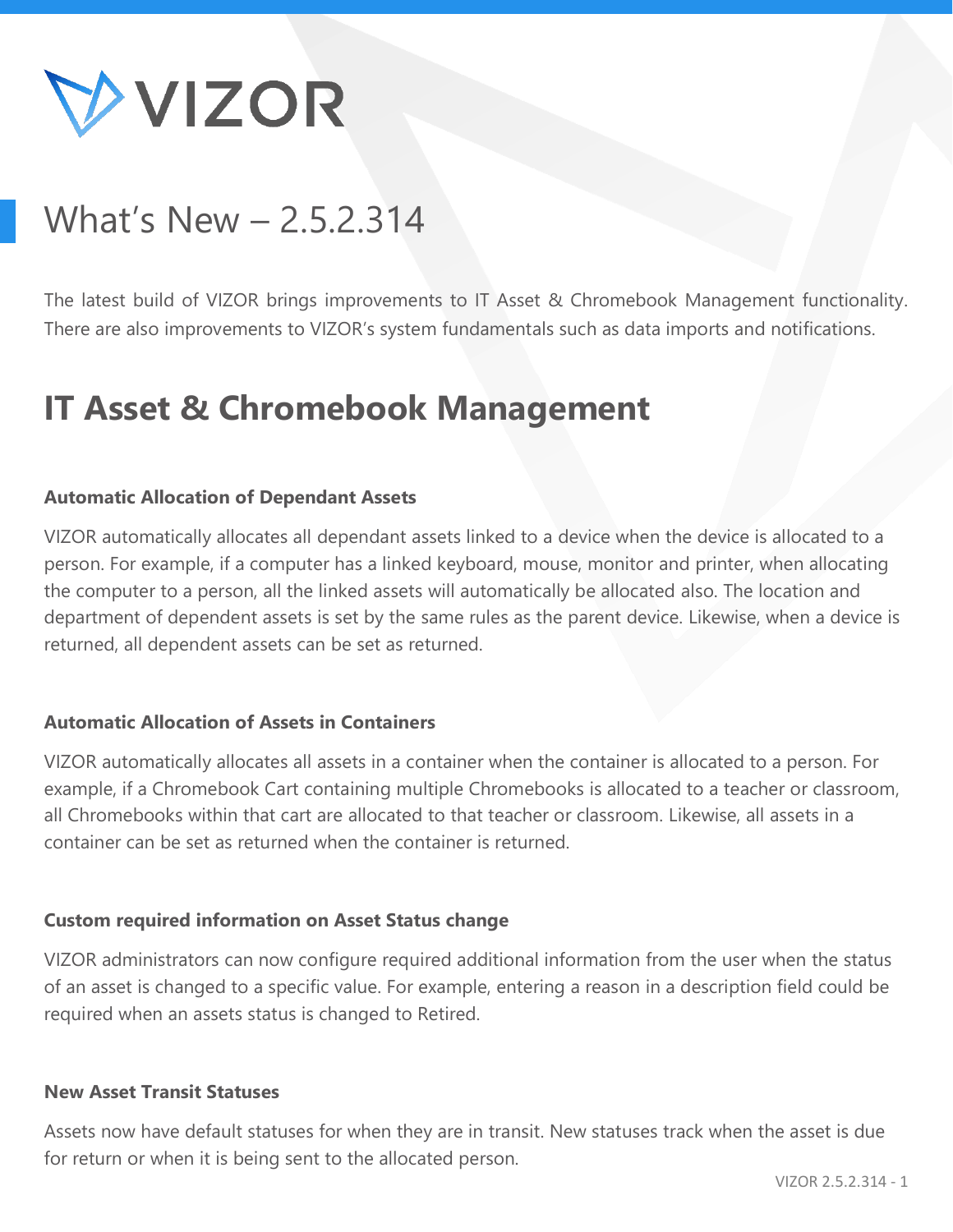# **Default Notifications for Asset Returns**

VIZOR can now send an escalating series of notifications when an asset status is changed to "Awaiting Equipment Return". The first notification is sent to the <Assignee Supervisor> on the return due date. A series of two additional escalating emails is sent 7 and 14 days after the return due date if the device is still not returned. Escalation of recipients is configurable and permits use of macros.

# **<Assignee Supervisor> Marco Exclusions**

VIZOR Administrators can now exclude specific Job Titles from the <Assignee Supervisor> macro. For example, if the supervisor of the assignee employee has a VP title, VIZOR can exclude email notifications to that person.

# **Purchase and Renewal Alert Improvements**

It is now possible to configure multiple alerts and email notifications when a purchase is due to renew or when a warranty ends.

# **General**

## **Web-based User Import from Excel**

New web-based interface for importing users from an Excel file. For Student users, the import can easily add or update device insurance information.

# **Web-based School / Location Import from Excel**

New web-based interface for importing Schools and Locations from an Excel file. This new interface allows importing new locations and schools or synchronizes existing locations by updating the description of the location in VIZOR.

## **Schedule Report Export**

VIZOR administrators can now schedule the export of reports to a designated folder. Reports can be exported as Excel, PDF or HTML.